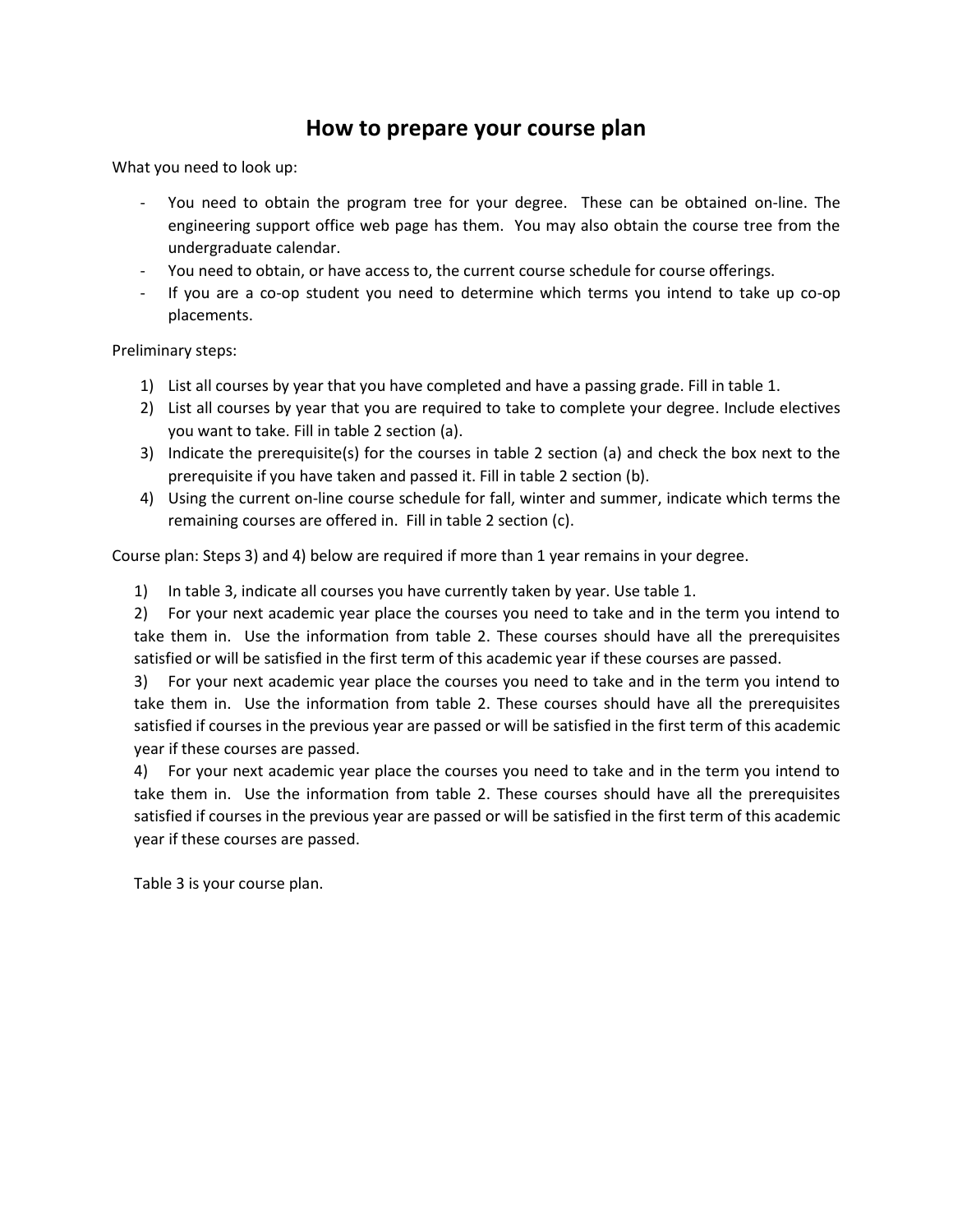## Table 1: Course completed with passing grade

| First Year | Second Year | Third Year | Fourth Year |
|------------|-------------|------------|-------------|
|            |             |            |             |
|            |             |            |             |
|            |             |            |             |
|            |             |            |             |
|            |             |            |             |
|            |             |            |             |
|            |             |            |             |
|            |             |            |             |
|            |             |            |             |
|            |             |            |             |
|            |             |            |             |
|            |             |            |             |

## Table 2: Courses remaining to degree completion

|      | (a)    |              | (b)          |              |      |             |      |
|------|--------|--------------|--------------|--------------|------|-------------|------|
| Year | Course | Prerequisite | Prerequisite | Prerequisite | Term | (c)<br>Term | Term |
|      |        |              |              |              |      |             |      |
|      |        |              |              |              |      |             |      |
|      |        |              |              |              |      |             |      |
|      |        |              |              |              |      |             |      |
|      |        |              |              |              |      |             |      |
|      |        |              |              |              |      |             |      |
|      |        |              |              |              |      |             |      |
|      |        |              |              |              |      |             |      |
|      |        |              |              |              |      |             |      |
|      |        |              |              |              |      |             |      |
|      |        |              |              |              |      |             |      |
|      |        |              |              |              |      |             |      |
|      |        |              |              |              |      |             |      |
|      |        |              |              |              |      |             |      |
|      |        |              |              |              |      |             |      |
|      |        |              |              |              |      |             |      |
|      |        |              |              |              |      |             |      |
|      |        |              |              |              |      |             |      |
|      |        |              |              |              |      |             |      |
|      |        |              |              |              |      |             |      |
|      |        |              |              |              |      |             |      |
|      |        |              |              |              |      |             |      |
|      |        |              |              |              |      |             |      |
|      |        |              |              |              |      |             |      |
|      |        |              |              |              |      |             |      |
|      |        |              |              |              |      |             |      |